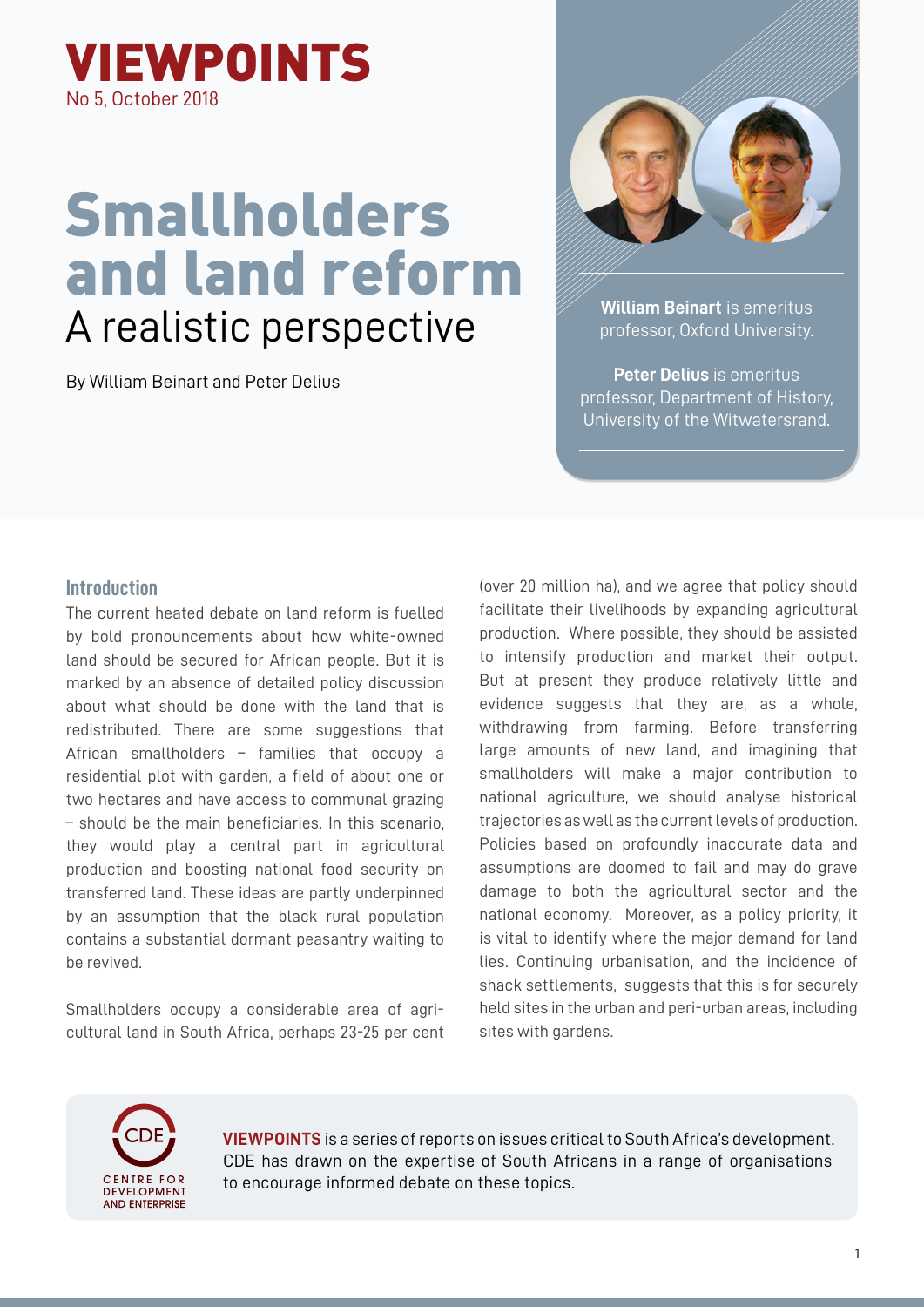## **The absence of a South African peasantry**

In the late nineteenth century and early decades of the twentieth century, South African smallholders intensified their production with new crops such as maize, some of them producing for new markets. This historical success together with the more recent experiences of land reform in societies such as the 'Asian Tigers' has provided a model for some South African policy makers. But South Africa differs from the latter examples in that conquest. land dispossession, taxation and other pressures set in motion the tragic destruction of black smallholder production in the twentieth century.

Instead, it was the pervasive and increasingly coercive system of migrant labour that left the most indelible mark on most African rural communities and fundamentally restructured their economic and social systems. These pressures ensured that the development of black farming was stunted and the vast majority of black families on the land were unable to achieve even basic subsistence. Their position deteriorated from the 1950s as the intergenerational transfer of agricultural skills and resources withered. Wages from migrant workers and grants from government became central to the livelihoods of the great majority of rural families.

# **"Risky and poorly paid smallholder farming features very low in young people's imagined futures."**

During the apartheid era (1948-1994) there was a major roll out of primary and secondary education in the Bantustans; this has expanded further since democracy in 1994. As a result, the labour of youths and children has largely been withdrawn from crop production and especially for herding livestock. Even more importantly young people have developed different expectations and wider horizons. Risky and poorly paid smallholder farming features very low in their imagined futures. Herds have stagnated and growing amounts of land in the former homelands have been left fallow as a lack of capital, labour and prospects sapped the desire of many to risk their hopes, time and resources on farming.

## **Is land shortage the real problem?**

Government statistics, as well as a land audit by AgriSA, suggest that the pace of land transfers from white to black landholders has increased significantly in recent years. The former homelands, in which land is very largely held by African people, represented about 14-15 per cent of the land (17-18 million ha) in 1994. It is not correct to say that this is the worst land in South Africa. Much of it is in the higher rainfall areas in the eastern half of the country.

Government reported in 2017 that it had redistributed 9 per cent of the agricultural land, about 8 million ha out of about 90 million ha, in both the restitution and the redistribution programmes. Additional cash compensation was paid under the restitution programme. Some sources suggested that another 4 million ha is owned by the state, although not all of it is available for land reform.<sup>1</sup> Since 2011, the government has generally not transferred ownership of the land purchased for redistribution to the beneficiaries. Instead, it leases land to them. In addition, an unknown amount has been privately purchased – perhaps 2-3 per cent (2-3 million ha) or possibly more. Together this amounts to around 26-27 per cent (25 million ha) in black hands with additional redistributed land owned by the state. Whites do not own the rest as a good deal is urban or state land (much of it reserved for environmental purposes such as national and provincial parks, forests, and watersheds).

In 2017 AgriSA employed researchers to examine overall landholdings. Although this study has been criticised, they arrive at a similar amount: 27 per cent of land by area is now held by 'previously disadvantaged individuals'. They calculated that this represented 29 per cent of land by value. Because most of this land lies in the wetter, eastern half of South Africa it has relatively high potential both for cultivation and livestock. According to the AgriSA audit, over 70 per cent of land in KwaZulu-Natal is now occupied by black people. There is a good deal of newly acquired land available for smallholders.

<sup>&</sup>lt;sup>1</sup> Wandile Sihlobo and Tinashe Kapuya, 'Land Policies try to solve imaginary issues at expense of real problems', Business Day, 6 June 2017.



l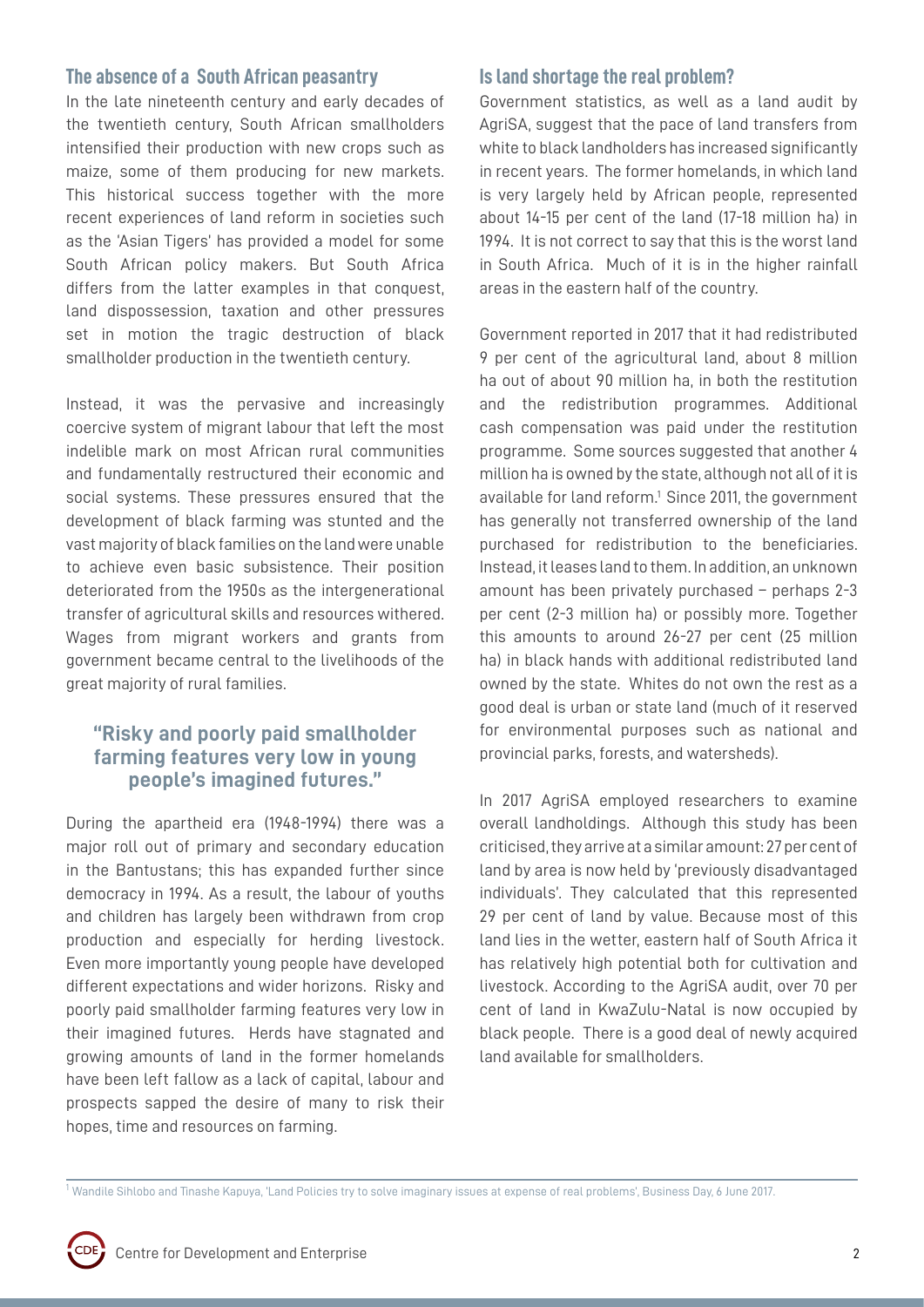## **Fallow lands and limited smallholder production**

If you travel through the former homelands, it is striking how little land is being used for arable agriculture. This applies not only to drier areas in the North-West Province, and former Lebowa and Gazankulu, but to the well-watered Transkei. Some people have ploughed gardens next to their homes but most of this potentially rich land is used for free-range livestock. Detailed research and the limited available government statistics confirm this picture in most areas occupied by smallholders.

This is a longer-term trend. Commenting on his fieldwork in Sekhukhuneland (Lebowa) in the late 1980s, Delius noted that 'every year, good or bad, substantial areas of land lay fallow'.<sup>2</sup> Ntsebeza argued in 1995 that most rural people were no longer interested in farming because they viewed it as 'hard and risky' and would prefer to be 'fully proletarianised', earning wages.3 Detailed case studies from both Ciskeian and Transkeian districts suggested that the proportion of household income from agriculture was very limited. In a Lusikisiki village, farmers produced less than 25 per cent of their maize requirements in the early twenty-first century.<sup>4</sup>

African smallholders previously cultivated both gardens next to their homesteads and bigger fields that were usually further away. Since about 1990, studies have found that fields were being abandoned and most people were concentrating on the smaller garden plots next to homesteads.<sup>5</sup> Manona recorded in 2005 that 12 per cent of fields were being used in villages that he surveyed in Flagstaff district.<sup>6</sup> Mtero found in Matatiele district that about 40 per cent of households had arable fields but very few used them. Some were being invaded by wattle. Overall, around 60 per cent of households cultivated gardens. By 2008 an estimated '71 per cent of those with access to land did not use it for production'.<sup>7</sup> In KwaZulu-Natal, a 'high proportion of fields' also remained uncultivated.<sup>8</sup>

# **"By 2008 an estimated '71 per cent of those with access to land did not use it for production'."**

In a recent study of 120 households in two villages in the former Ciskei in 2016, about 10 per cent of households cultivated fields and 50 per cent cultivated gardens with an average size of about 400 sq. metres.<sup>9</sup>

Only two households produced on a small commercial scale. The villages as a whole produced about 15 per cent of their maize needs and 25 per cent of vegetable needs. In 2017 in the highly fertile Zoutpansberg area the vast majority of fields were unused despite excellent rains.10

The existing evidence suggests over 80 per cent of former fields are no longer used, amounting to hundreds of thousands of hectares – perhaps close to a million. This is a huge amount of land, a third of the amount that commercial farmers use for maize. If farmed with relatively effective inputs, it could potentially produce a great deal more maize, and other crops, leaving sufficient land for grazing as well. This would transform the economy of the 25 million ha currently occupied by African landholders.

<sup>&</sup>lt;sup>10</sup> Delius, personal observation.



<sup>&</sup>lt;sup>2</sup> P. Delius, A Lion Amongst the Cattle: Reconstruction and Resistance in the Northern Transvaal (Oxford, James Currey, 1996), p. 222; for a detailed survey in this area at the time, see Rupert Baber, 'The structure of livelihoods in South Africa's Bantustans: evidence from two settlements in Northern Province', D.Phil. University of Oxford (1998).

<sup>&</sup>lt;sup>3</sup> L. Ntsebeza, 'Land Demand, Availability and Use: Preliminary Reflections on the Possibilities and Limits of the Land Reform Program', Comparative Studies of South Asia, Africa and the Middle East, 15, 1 (1995), pp.72–5.

<sup>4</sup> F. Hajdu, Local Worlds: Rural Livelihood Strategies in Eastern Cape, South Africa (Linkoping, Linkoping University, 2006), pp. 162–3.

<sup>5</sup> M. Andrew, 'A Geographical Study of Agricultural Change since the 1930s in Shixini Location, Guyana (Willowvale) District, Transkei', MA dissertation, Rhodes University, 1992; M. Andrew and R. Fox, '"Undercultivation" and Intensification in the Transkei: A Case Study of Historical Changes in the Use of Arable Land in Nompa, Shixini', Development Southern Africa, 21, 4 (2004), pp. 687–706.

<sup>6</sup> S.S. Manona, 'Smallholder Agriculture as Local Economic Development (Led) Strategy In Rural South Africa: Exploring Prospects in Pondoland, Eastern Cape', MPhil thesis, Land and Agrarian Studies, University of the Western Cape, 2005, p. 85.

<sup>7</sup> Z. Mfono et al., 'Directional Trends in Selected Aspects of Rural Poverty in the Eastern Cape Province: Changes during the First Ten Years of South African Democracy', Development Southern Africa, 25, 1 (2008), pp. 37–60.

<sup>&</sup>lt;sup>8</sup> L. Fenwick and M. Lyne, 'The Relative Importance of Liquidity and Other Constraints Inhibiting the Growth of Small-Scale Farming in KwaZulu-Natal', Development Southern Africa, 16, 1 (1999).

<sup>&</sup>lt;sup>9</sup> H J Brooks, 'The Role of Field and Garden Cultivation for Food Security under a Changing Climate: the Case of Fairbairn and Ntloko Villages, Eastern Cape', MSc, Rhodes University, 2017.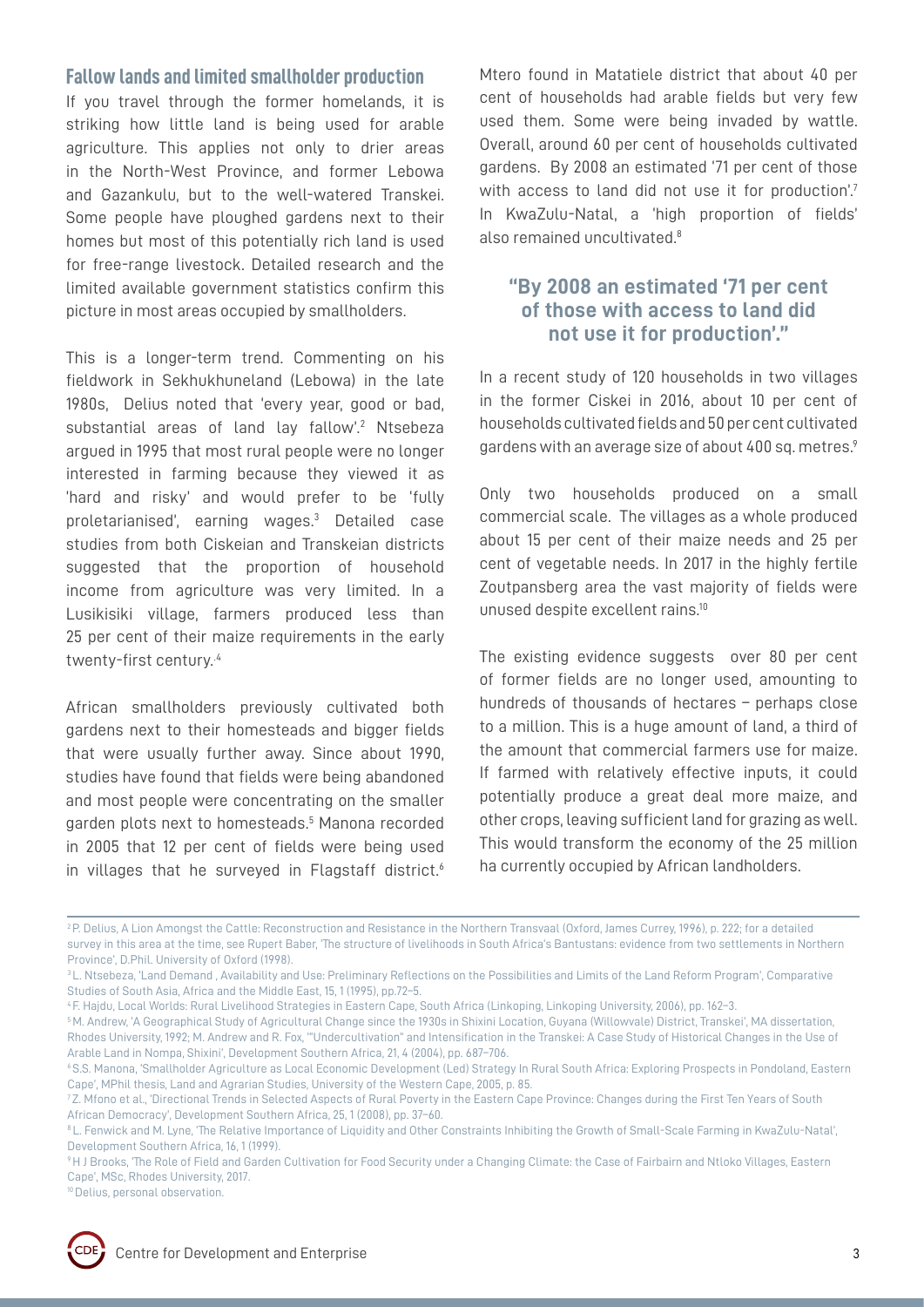There is no agricultural census or systematic government survey of smallholder production. The Department of Agriculture, Forestry and Fisheries (DAFF) produces separate figures for maize production in the 'non commercial agricultural sector'.<sup>11</sup> These are not a census or count but may be a reasonable estimate based on satellite images and local surveys. In 2017 smallholder (non-commercial farmer) production was estimated at 731,000 tons of maize on 366,650 ha (2 tons/ha) compared with 17 million tons on 2,628,600 ha (6.4 tons/ha) for commercial famers. The estimate for 2018 (August 2018) is 594,000 tons on 314 835 ha (1.9 tons/ha), compared with 13,207,000 tons on 2.3 million ha (5.7 tons/ha) in the commercial sector. According to these figures, smallholder farmers planted about 500,000 ha in the five years from 2000-4, but in 2014-18 this declined to under 400,000 ha. Smallholders are producing less than 5 per cent of the maize in South Africa; they are probably producing a higher percentage of the vegetables, but even less of many other crops and fruits.

## **Smallholders and livestock production**

Livestock are still seen as valuable investments. With reference to the former homeland areas, peak livestock ownership in African hands was in the 1930s. Numbers have dropped gradually since then. As population has increased so the number of households without livestock has increased greatly. Perhaps half of households in rural villages own livestock of some kind, with the highest proportion keeping chickens. It is likely that 5 per cent of rural households have 10 or more cattle. Some studies show an increasing concentration of livestock ownership in communal areas. Nevertheless, the number of cattle in black ownership is increasing overall because transferred land is largely used for livestock. While the costs of keeping livestock (including veterinary medicines) are not insignificant, they are lower than those for cultivation. In communal areas, grazing is free and fodder is not generally used;

commonage is still the majority of land in African occupied rural areas. Prices for slaughter animals are good (more than R1,000 for goats and R6-7,000 for cattle); the commercial and cultural value of livestock is generally perceived as higher than arable land and the risks lower.

# **"The commercial and cultural value of livestock is generally perceived as higher than arable land and the risks lower."**

Alcock argues that Msinga in KwaZulu-Natal is getting hotter and drier with less grass and more bush.12 (Bush encroachment is more general and related both to changing land use and, Bond and Midgley argue, to increased carbon dioxide in the atmosphere.13) As a result, Alcock believes that the old maize and cattle African smallholder economy, which coexisted alongside migrant labour is being displaced by a goat and chicken economy that requires less investment – reflecting social and environmental realities. Goats are hardier, and better adapted to drier climates. They require less labour in that they 'self-herd' and generally return to their kraals in the evening.

This analysis is interesting as a pointer to one possible trajectory for agriculture. But the scenario of even lower investment is of concern. The question also arises: what do unherded goats preclude? They may offer significant value, and they can of course be farmed alongside cattle and chickens. But they undermine the capacity to sustain other forms of production, notably gardens and arable production in unfenced fields. In fact, it is unlikely that this picture is accurate on a national scale: there are still probably more cattle in African hands than goats.<sup>14</sup>

Kenyon emphasizes the importance of the livestock economy in the African areas of the Eastern Cape including transferred land.15 Land gained by

<sup>15</sup> Mike Kenyon, paper to PLAAS, University of the Western Cape, conference on Rethinking Agriculture, Constraints and Opportunities, 11-13th October 2016.



<sup>11</sup> Website: DAFF Crop Estimates.

<sup>&</sup>lt;sup>12</sup> Rauri Alcock, paper to PLAAS, University of the Western Cape, conference on Rethinking Agriculture, Constraints and Opportunities, 11-13th October 2016 <sup>13</sup> William J. Bond and Guy F. Midgley, 'Carbon dioxide and the uneasy interactions of trees and savannah grasses'. Philosophical Transactions of the Royal Society B (2012) 367, 601–612.

<sup>&</sup>lt;sup>14</sup> William Beinart and Karen Brown African Local Knowledge and Livestock Health: Diseases and Treatments in South Africa (Wits University Press, 2013).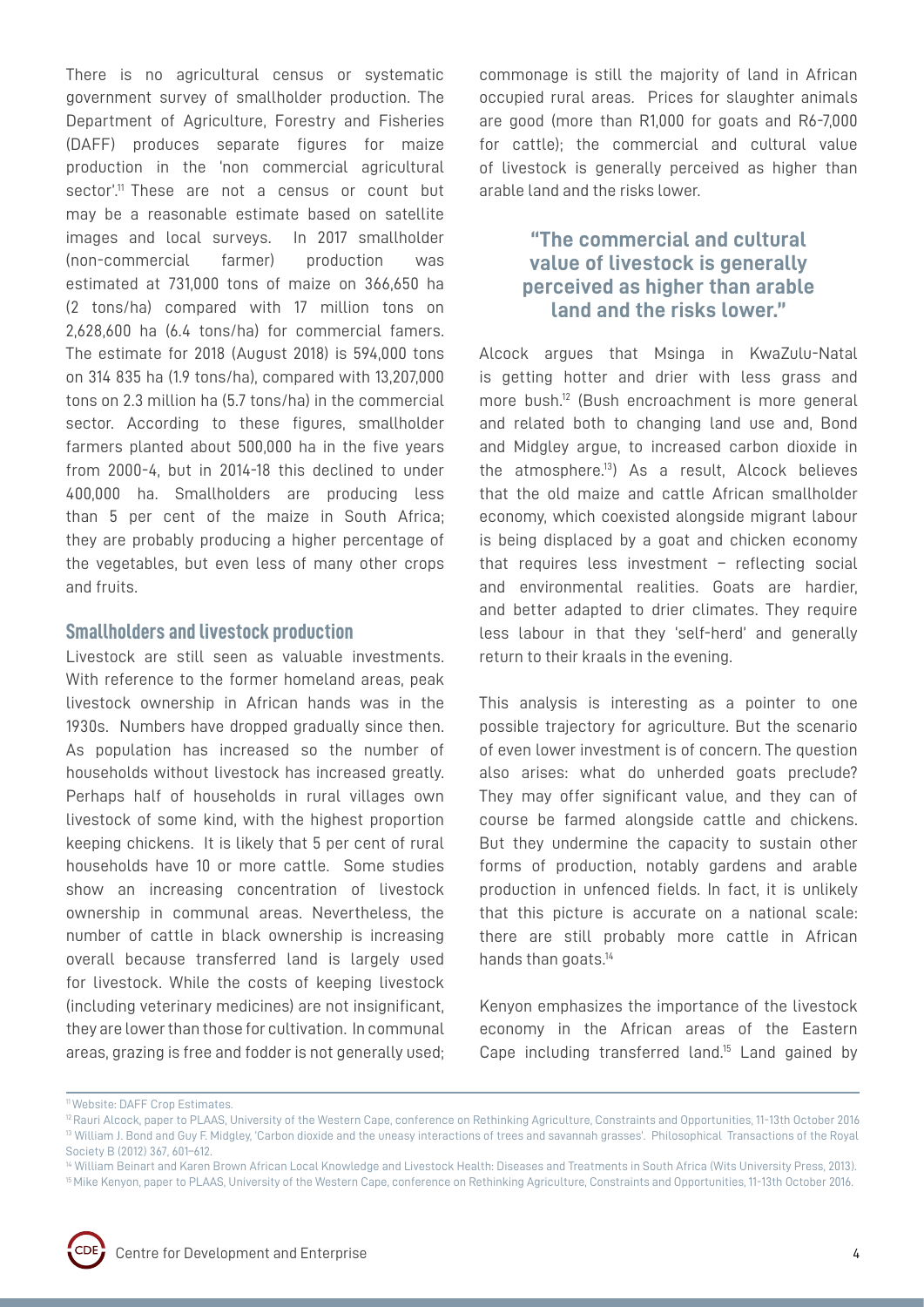subsidised transfer has largely been put under livestock. He estimates a take-off rate of 14 per cent per year when slaughter for the 'ritual economy' is included. Like Alcock he emphasizes the hidden value of livestock in the smallholder economy – slaughtered cattle, little of it marketed, could have a value of R2 billion a year. But African owned livestock do not meet the demand for meat even in the rural areas: substantial numbers of goats and cattle are purchased from commercial farmers for slaughter. The same applies to chickens, even though many smallholders keep free range birds at their homesteads for eggs, meat and ceremonial purposes. In addition to supermarket sales, egglaying chickens from commercial poultry enterprises are sold into informal markets after their laying life is ended.16 Overall, there is still considerable scope for production of all types of livestock in order to meet local demand for meat.

## **How many smallholders are there and what do they do?**

There may be 3-4 million households in the former homelands and transferred areas, of which roughly 2 million might be considered as smallholders in some sense, at least with gardens and chickens.<sup>17</sup> About 10 per cent or 200,000 make some attempt to sustain production beyond gardens, with fields of about 1-2 ha, and also keep some livestock.18 There is also evidence of investment into agriculture by those with capital or salaries, either into livestock in their home villages, or into the purchase of private land. Beinart, Mnwana and Wotshela analysed private land purchase in the Isidenge valley in Stutterheim.19 African purchasers held 23 farms, with an average size of 42 ha, out of 33 farms in the area surveyed. Black landowners purchased 17 farms since 1994: at that date they held about 15 per cent of the land in this area, a figure which had increased by 2018 to about 55 per cent. These private owners, however, are potentially commercial farmers rather than smallholders and a couple have invested heavily into mechanised vegetable production – the largest was planting 60 ha with 30 ha under irrigation.

# **"There are huge opportunities for African growers to market locally in the rural areas and small towns."**

A strong strand in the literature insists that smallholder production tends to be underestimated and that communities also glean a significant proportion of their livelihoods from the commonages: grazing resources, medicines, wild fruit, wood, clay and thatch.20 Yet it seems clear that the great bulk of food in the rural areas is purchased. There are huge opportunities for African growers to market locally in the rural areas and small towns. Even in the rural areas, households produce only about 20 per cent of their food on average, and there is scope for a wide range of other produce as well as meat, timber and charcoal from invasive alien trees such as black wattle *(Acacia mearnsii.*)

## **Impediments to expanding production**

It is clear that land shortage is not a key impediment to expanding production. Other impediments are far more important. Recent interviews indicate that it is possible to get access to fields of about 2 ha in some of the communal rural areas.<sup>21</sup> However, bigger fields are often located away from homesteads and are difficult to control or fence. Often this land is used for grazing after the harvest season (usually

<sup>&</sup>lt;sup>21</sup> William Beinart, Peter Delius and Michelle Hay, Rights to Land: a Guide to Tenure Upgrading and Restitution in South Africa (Jacana, Johannesburg, 2017); Matthew de la Hey and William Beinart, 'Why Have South African Smallholders Largely Abandoned Arable Production in Fields? A Case Study', Journal of Southern African Studies, 43, 4 (2017), 753-770; Paul Hebinck, Nosiseko Mtati and Charlie Shackleton, 'More than just fields: Reframing deagrarianisation in landscapes and livelihoods', Journal of Rural Studies, 61 (2018), 323-334



<sup>&</sup>lt;sup>16</sup> Thomas Cousins and Michelle Pentecost, 'The Second Shift: Informal Economies and Avian Influenza in South Africa' Current Anthropology July 2018, website.

<sup>&</sup>lt;sup>17</sup> Estimates of smallholders vary from 1.4 million in the quarterly labour force survey to 2.6 million in the general household surveys because of different criteria. See also Michael Aliber, 'Exploring Statistics ;South Africa's national household surveys as sources of information about household-level food security', Agrekon, 48, 4 (2009), 384-409.

<sup>&</sup>lt;sup>18</sup> Ben Cousins has calculated the figure of 200,000 and offered it as an estimate in various presentations, including at the CDE Roundtable, The Growth Agenda: Agriculture, land reform and jobs – can South Africa make this work? June 2018.

<sup>19</sup> William Beinart, Sonwabile Mnwana and Luvuyo Wotshela, 'Land Reform, Rural Inequality and Agrarian Change: The Case of Isidenge, Stutterheim, Eastern Cape' paper for SWOP conference on Inequality, University of the Witwatersrand, September 2018.

<sup>20</sup> Summarised in W. Beinart, 'Transkeian Smallholders and Agrarian Reform', Journal of Contemporary African Studies, 11, 2 (1992), pp. 178–99; Thembela Kepe, 'Beyond the numbers: Understanding the value of vegetation to rural livelihoods in Africa', Geoforum. 39, 2 (2008), 958-968.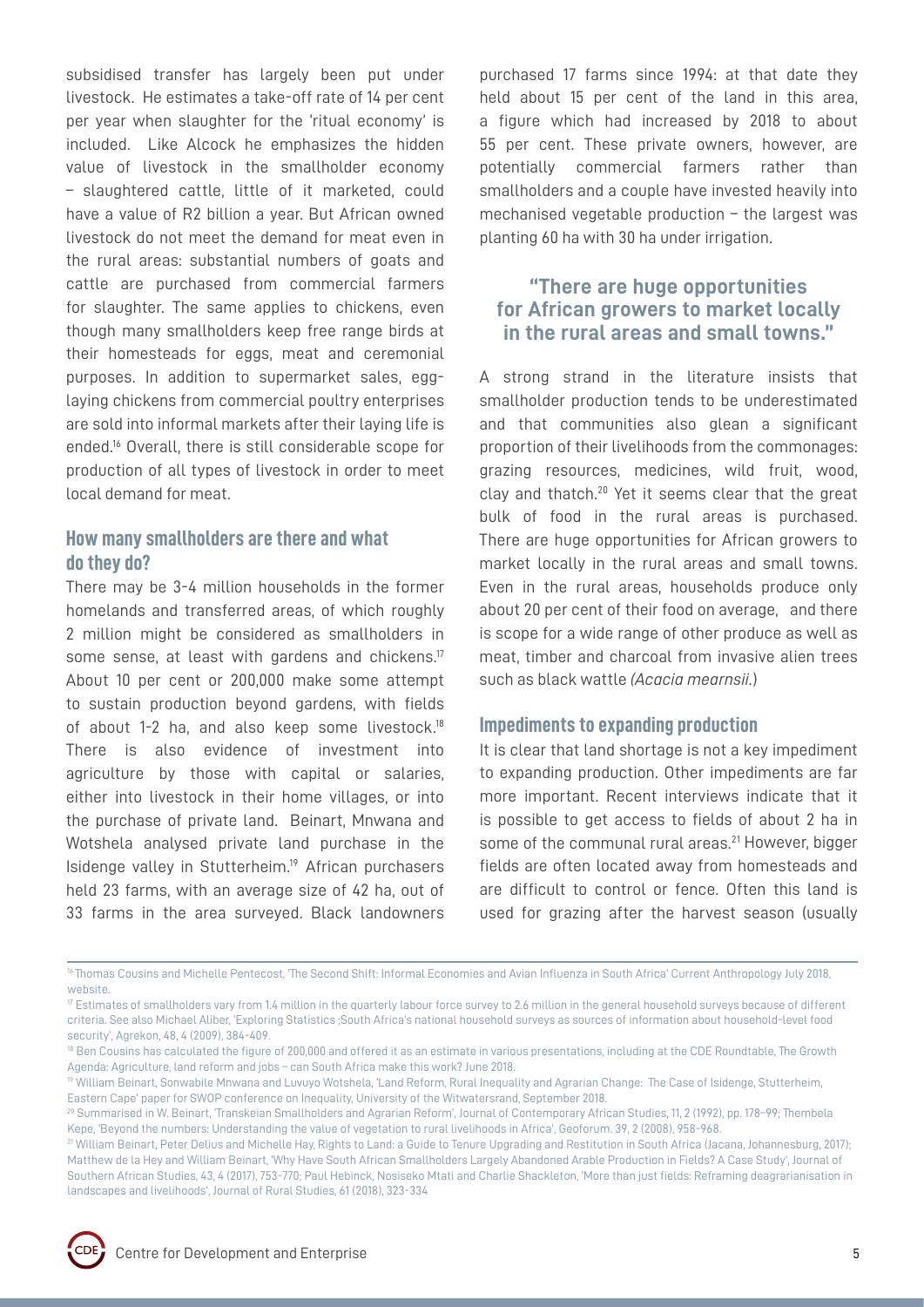April to June) discouraging effective investment that requires control of land throughout the year. Access to sufficient water is a critical issue and investment into water is problematic without such control and ideally private ownership. Moreover, it is difficult to expand landholdings beyond this area in communal systems.

Agricultural technology is a bottleneck. Few smallholders have access to a team of oxen for ploughing, and tractors are expensive to buy, maintain or even hire. It is not possible to meet the costs of investing in a tractor on the proceeds of 2 ha of maize and vegetables. The use of fields sometimes depends on a tractor owner who has been able to purchase the machine using other income and who then ploughs for a number of landholders.

Land acquired through land reform is usually held within Communal Property Associations (CPAs). These have some of the same benefits as communal areas, providing access to land and grazing for a large number of families. But they also lead to the same disadvantages for individual families in that they are managed collectively. Collective investment in a farm is difficult because families generally wish to benefit financially from their new access to land, rather than to contribute to the costs of infrastructure such as fencing and irrigation. In CPAs, as well as on communal land, especially in Kwa-Zulu Natal, chiefs have tended to take control<sup>22</sup>

Interviewees in communal areas and on CPAs speak of the difficulty of protecting crops against livestock and theft. Livestock is no longer carefully herded because young boys are at school and owners have to look after the animals themselves or hire herders. Protecting crops against livestock is a major headache and there is little fencing except sometimes around gardens. In some areas birds, as well as wild animals, such as baboons, monkeys and bush pigs can be a problem.

## **Trends away from small field farming**

In their detailed discussion of two villages in the former Ciskei, Hebinck and Lent note that smallholders are concerned about the risks involved in crop production.23 Most people perceive the costs of seed, fertiliser, ploughing and equipment to be prohibitive. Manona concludes that the costs of engaging arable production are too high, given the risks, for the majority of smallholders and this is a significant reason for withdrawal from arable fields.24 This illustrates what appears to be a more general trend.

In earlier decades, rural families were generally large enough to meet agricultural labour demands when men migrated, as women did much of the cultivation. In the last fifty years, however, African rural families have declined in size, many women also migrate to find work and homestead heads have gradually lost control of family labour. Women are hard-pressed to meet the demands of childcare and household chores; these pressures have been exacerbated by poverty and the effects of HIV/AIDS. Patriarchy has not entirely died, but withdrawal of women's labour was both a symptom of pressure on poorer households and a choice by women with more agency. Child labour, which was also very significant for rural production, has moved to the margins because of the demands of education. While communal consumption at weekend events is still ubiquitous, communal work parties, *amalima* in isiXhosa-speaking areas or *letsema* in Sepedi, are infrequent.

## **"People see smallholder farming as hard work for limited returns."**

People see smallholder farming as hard work for limited returns. Many associate it with poverty and a backward way of living which is no longer compatible with their ideas of a modern and viable way of life. Family labour is less available but the



<sup>&</sup>lt;sup>22</sup> Tessa Cousins and Donna Hornby, 'Leaping the Fissures: Bridging the Gap between Paper and Real Practice in Setting Up Common Property Institutions in Land Reform in South Africa' in Donna Hornby, Rosalie Kingwill, Lauren Royston and Ben Cousins (eds.) Untitled: Securing Land Tenure in Urban and Rural South Africa (University of Kwa-Zulu Natal Press, Pietermaritzburg, 2017), 320-360.

<sup>&</sup>lt;sup>23</sup> Paul Hebinck and Peter C. Lent (eds.), Livelihoods and Landscape: The People of Guquka and Koloni and Their Resources (Brill, Leiden, 2007). 24 Manona, 'Smallholder Agriculture'.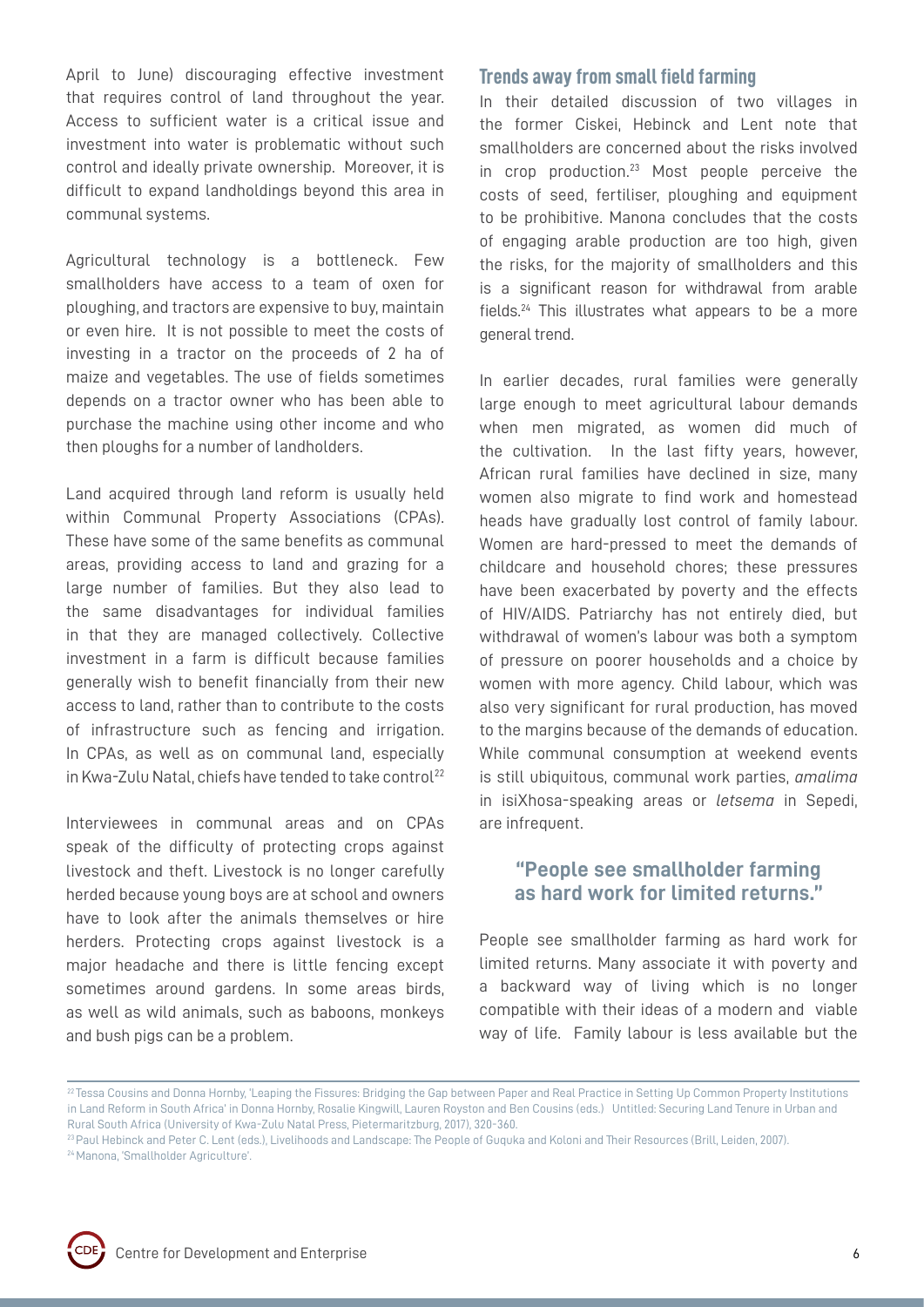transition to wage labour has not generally been made. Low wage levels are accepted only by the destitute or by the rightless, such as illegal immigrants. In some areas, poorer men are employed as herders and this seems to be more general in Lesotho where there is no grants system.25 In South Africa most potential employees have sufficient alternative sources of income to avoid such low-wage employment.

Judging by the rapid improvement in housing in many villages, money is still invested in the rural areas – not into arable production, but into homes, education, consumer goods and, to some degree, livestock. It appears that there is enough cash coming into the rural villages to enable the majority of households to purchase grain and proteins. However, there are still reports of widespread under-nutrition and stunting in children in the rural areas.<sup>26</sup>

## **Pockets of dynamism**

Although the overall picture of smallholder farming suggests a decline, there are exceptions and it is important to report these 'pockets of dynamism' because they assist in analysing where investment and assistance may be most productive. Some of the main sites are gravity fed irrigation schemes, mostly built and maintained with subsidies in homeland era. Cousins details a successful irrigation project at Tugela Ferry which supplies a thriving local market as well as vegetables for urban markets transported by bakkies.<sup>27</sup> 70 per cent of the commercial farmers at the scheme are women with an average age of 58. Manyelo et al describe an irrigation scheme at Dzindi near Thohoyandou, Limpopo, consisting of 106 plots on 140 ha.<sup>28</sup> Growers depend on selling to local traders. They specialise in locally popular foods such as green maize, Chinese cabbage, cabbage, nightshade and pumpkins. Fresh maize is cooked for street sales and fetches three times the price of maize for grain; pumpkins are grown for leaves, flowers and

young fruit, which are cooked together for relish. On average, growers generate about 30 per cent of their household income and 15 (out of a total of 97) are larger scale market-oriented producers. Overall it is clear that vegetable and green maize production is more profitable than grain production on irrigated smallholdings.

# **"'Pockets of dynamism' assist in analysing where investment and assistance may be most productive."**

The National Development Plan ambitiously estimates that 500,000 ha could be added to the existing 1,300,000 ha of irrigated land by 2030. This is very unlikely to be achieved. However, there is roughly 110,000 ha of land in irrigation schemes in the former homelands, perhaps half of which are not operating effectively.<sup>29</sup> Efforts have been made to regenerate some of the schemes, with limited success. Some progress has been made in identifying the longer-term problems on these sites such as management difficulties and incapacity or unwillingness by landholders to pay irrigation levies. New projects will be even more expensive than resurrecting existing schemes. Finding routes forward is a priority and there is certainly scope for increased water capture along the eastern seaboard of the country, where the bulk of African landholdings are located, whether through tanks, at the household level, or dams.

Joint ventures or partnerships with the private sector have been an important innovation. These are now very diverse – with different variants in sugar, forestry, dairying and wool. The sugar outgrower schemes, started by the industry, and supported by the KwaZulu homeland government, in the 1970s, has probably been the most successful over the long term. The numbers involved have, however, reduced from over 50,000 at its peak in about

<sup>28</sup> Kgabo Manyelo, Wim van Averbeke and Paul Hebinck, 'Smallholder irrigators and fresh produce street traders in Thohoyandou, Limpopo Province, South Africa' in P. Hebinck, J-D. van der Ploeg and S. Schneider (eds.), Rural Development and the Construction of New Markets (Routledge, London, 2015), 131-148. 29 Michael Aliber, paper to PLAAS, University of the Western Cape, conference on Rethinking Agriculture, Constraints and Opportunities, 11-13th October 2016.



<sup>&</sup>lt;sup>25</sup> Margot Leger, 'Cattle and Rocks: A Social History of Shepherds in the Mountain Kingdom', MSc African Studies dissertation, University of Oxford, 2015. <sup>26</sup> The South African Demographic and Health Survey, 2017 reported that 27% of children under five suffer from stunting. As a result their growth is delayed, and it is likely that this may also affect their cognitive capacity.

<sup>&</sup>lt;sup>27</sup> B. Cousins, 'Smallholder Irrigation Schemes, Agrarian Reform and "Accumulation from Above and from Below" in South Africa', Journal of Agrarian Change, 13, 1 (2013), pp. 116–39.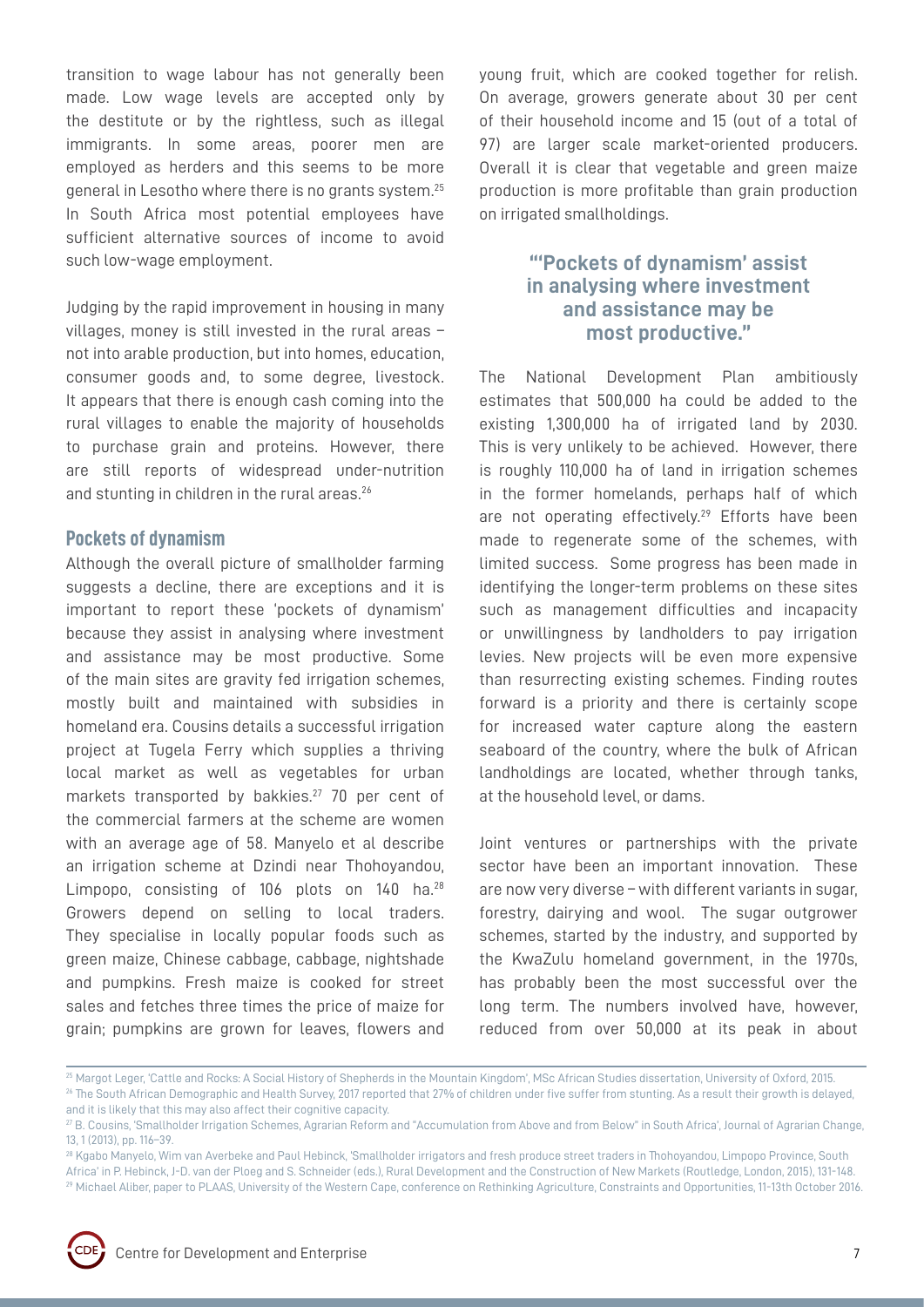model, the local traditional council in Willowvale, together with BEE entrepreneurs and a specialist company, is planting Macadamia nut trees on a large scale on existing customary land.

commercial growers.

In all of these cases, organised corporate agencies, private companies or groups of commercial farmers – sometimes funded partly by the state - provide startup capital, inputs, knowledge, extension and links to formal marketing chains which otherwise are very

2000 (producing 14 per cent of sugar nationally) to 22,000 in 2012-3 as a result of reductions in support and credit.<sup>30</sup> Forestry currently seems most promising. Only 4 per cent of forestry land is currently held by 30-40,000 smallholders whose trees largely go into charcoal and wood chip markets. It is estimated that outgrower production could expand by  $140,000$  ha.<sup>31</sup> Richards Bay has a thriving woodchip facility for export to Japan and China. In Umzimkulu a Mondi-sponsored scheme works on

1,320 ha in a communal area creating 100 jobs.

A different system is sponsored by the National Wool Growers Association in communal and transferred areas where extension officers provide training and advice on improving wool output amongst smaller-scale sheep-owners. They claim on their website that this has resulted in 'communal farmers increasing income from wool through the formal auction system 88-fold to more than R233 million/annum since 1997'.<sup>32</sup> Wool is sold through formal channels and the value of wool from African smallholders and communal areas has gradually moved closer to the average value realized by

Land restitution is resulting in a variety of leasebacks where successful claimants gain ownership of the land but lease it back to established or new commercial operators. The Department of Rural Development and Land Reform is now keen on such arrangements especially where restituted land includes valuable resources such as citrus plantations. In yet another difficult for smallholders to command. In Limpopo, the Spar Rural Hub is providing access directly to some supermarkets. In the medium term they diffuse up-to-date knowledge to landholders who may not have easy access to expertise and the internet.

These partnerships have also attracted criticism because they can involve contracts that are unfavourable, and priorities shaped by producing for external markets and corporations rather than local household food security. However, they do not necessarily preclude smallholders engaging in both market-oriented and household food production. When CPAs are involved tensions have arisen because they wish to redistribute a greater percentage of profits while strategic partners wanted to invest in future production. Money can also be diverted by committees who control the CPA.

In sugar, forestry and wool for example, there may now be as many as 80,000 smaller black farmers who connect with major companies both for production and marketing and this is probably the fastest growing area of smallholder production.

## **Implications for policy and land reform**

A central implication of our approach is that there is great scope for innovative thinking and projects on the land already occupied by black smallholders in the former homeland areas or on recently transferred land. This may now constitute around 25 per cent of agricultural land much of it in areas with over 500mm rainfall. It is essential that the current landholders receive upgraded, secure tenure in these areas. Unlocking the productive potential of these areas should be a policy priority.

# **"There is great scope for innovative thinking and projects on the land already occupied by black smallholders."**

Equally, the state should proceed cautiously in respect to calls to transfer large commercial farms,

<sup>&</sup>lt;sup>32</sup> National Wool Growers Association Website, September 2018.



<sup>&</sup>lt;sup>30</sup> Alex Dubb,'The Rise and Decline of Small-Scale Sugarcane Production in South Africa: a Historical Perspective', Journal of Agrarian Change, 16, 4 (2016), 518-542.

<sup>31</sup> Jeanette Clarke, 'Job creation in agriculture, forestry and fisheries in South Africa: An analysis of employment trends, opportunities and constraints in forestry and wood products industries', PLAAS Working Paper 52 (2018).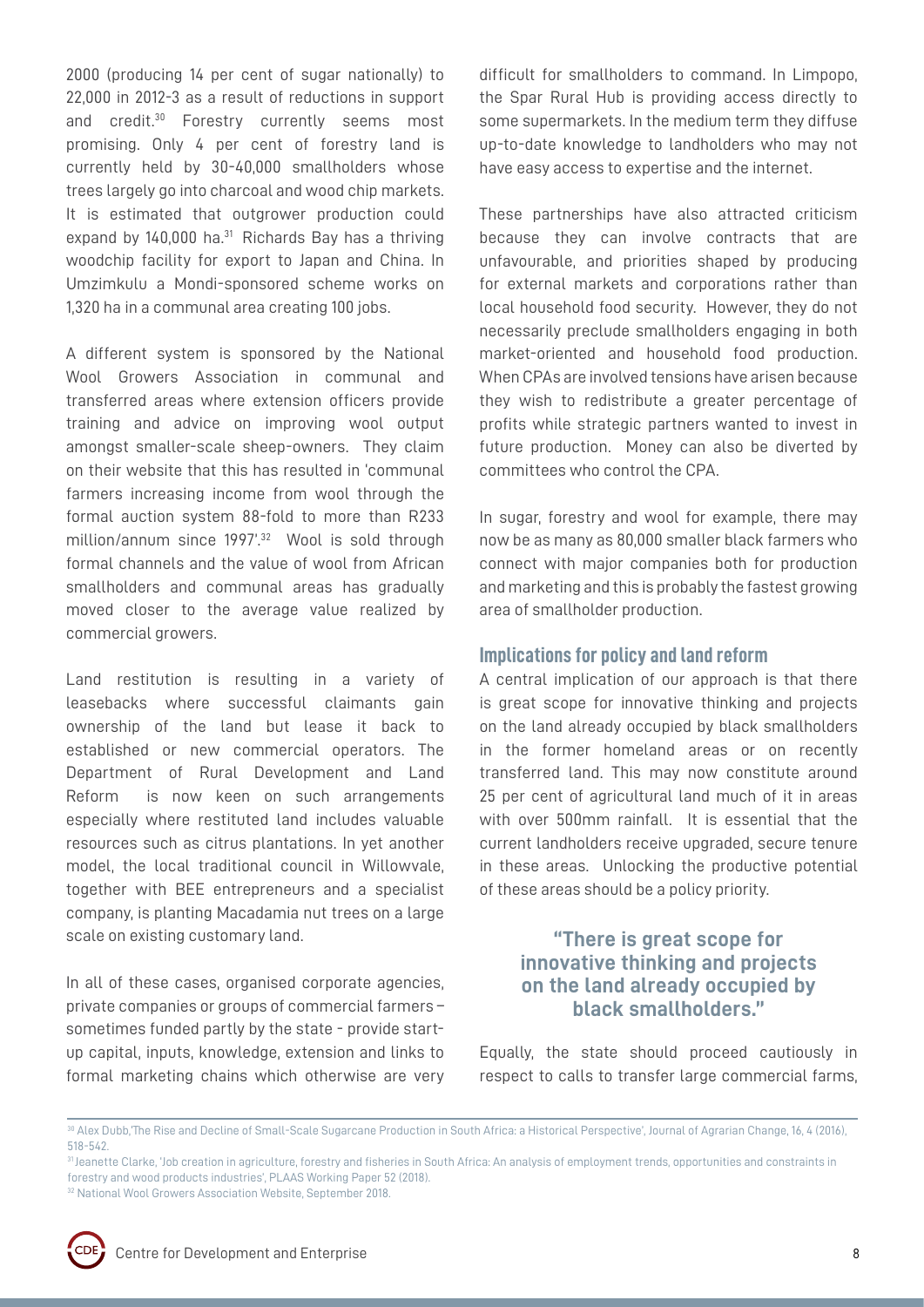however they are acquired. Production on these units expanded during the ten years 2006-2015 by 2.5 per cent a year, faster than overall economic growth. Food security and exports rest primarily on the success of this sector and they are not mutually exclusive. South Africa is the second largest citrus exporter globally but the 33 per cent of produce sold domestically provides a cheap and healthy fruit as well as juice. Commercial farms do not need subsidy but they do need certainty to maintain investment.

While the focus of this article has been on the potential for land-based production, we are not suggesting that agricultural innovation should be the only or even the primary route to rural development and improved livelihoods. Especially in the northern provinces, mining – largely controlled by external enterprises – is transforming some rural areas although often in highly conflictual relationships with their neighbours. More effective models need to be developed to make these relationships more symbiotic and to provide greater benefits to the landholders rather than intermediaries.

Perhaps the single most important element of state transfers should be educational investment to ensure that rural youths are in a better position to innovate in the rural areas and to compete on a national job market. Tourism also provides great potential but at present tends to follow existing lines of infrastructure. The former homelands include many scenically attractive places and some national or provincial parks. But at present the political will and resources are not present to develop the wider and deeper heritage attractions of many areas of the country. Part of the problem is the absence of demarcated routes, trained guides, relevant literature and websites. Many of the small towns and villages lack attractive places to stay, even for adventurous self-guided tourists.

Nevertheless, there remains a strong argument to place a high priority on agriculture in rural development. The land currently held by smallholders should be made more secure. Policy should focus on existing landholdings in communal areas as well as land that has already been transferred. It is in this area that South African

agriculture is underperforming. Comparisons do not provide solutions but food for thought. Malawi, about the same size as the former homelands and with the same population, usually produces 3-4 million tons of maize a year worth roughly R9 billion or perhaps six time that produced by South African smallholders. This has been achieved partly because of a less diversified economy, with lower levels of labour migration over the last few decades, and far fewer livelihood options for rural families. However, there has also been an innovative input subsidy programme that has helped to trigger production.

# **"Perhaps the single most important element of state transfers should be educational investment."**

There is of course a major argument for diversification towards a range of higher value vegetable crops. Enhanced agricultural production in the areas of South Africa already occupied by smallholders would generate considerable, widely distributed income and provide the basis for rural businesses in spheres such as transport, trade, solar energy generation and services. The outgrower and irrigation schemes provide routes forward but there is scope for a wider range of pilot schemes, neglected since the democratic transition.

## **The challenges of land reform**

Restitution was a valuable response to the injustices of the apartheid era. But it was intended as a limited and short-term process. Despite some of the rhetoric that has been used, restitution has not been sensitive to issues of production. It is a matter of urgency that the huge number of outstanding claims should be resolved so that the focus of land reform can move to redistribution programmes that prioritise production. Cash payments, rather than expropriation of effectively farmed land, are often a more suitable route for resolving restitution claims.

Successful redistribution that facilitates production will require far more support than has been provided so far. This should be a gradual process. An average of roughly 0.4 per cent of agricultural land has been transferred annually since 1994. If production is to